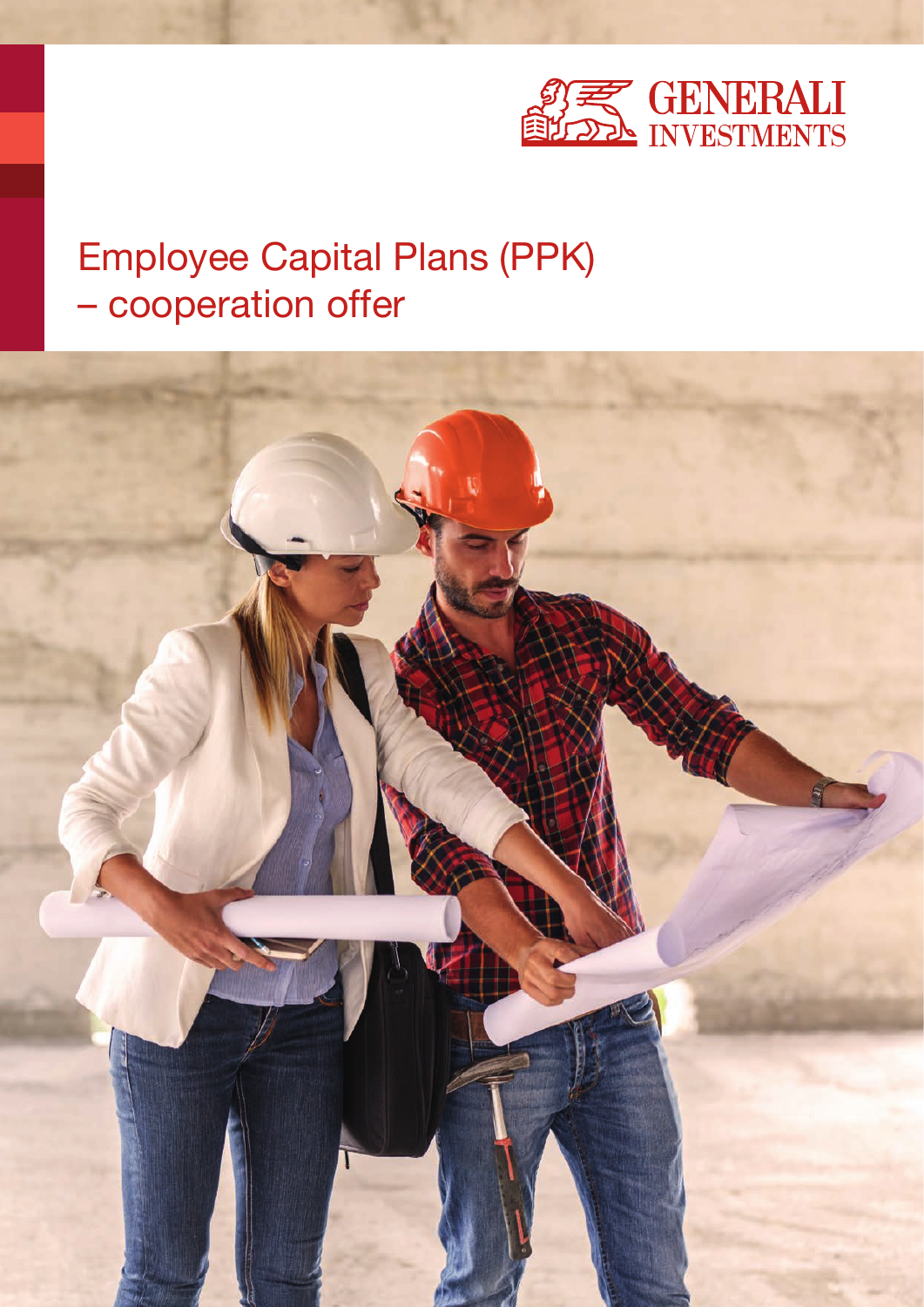# Dear Sir or Madam,

we are pleased to offer you cooperation as a part of the Employee Capital Plans.

We are the most frequently awarded investment fund company (TFI) on the market and currently manage assets worth more than PLN 14 billion. We offer our over 25-years experience in managing investments in Poland and a stable team of experts.

More information on the website: **generali-investments.pl**.

# Our offer – key information

### Management fee

From 1 July 2020 it will be **0.4%** of the sub-fund's net assets annually. In accordance with the Act on Employee Capital Plans, the maximum management fee shall be 0.5%.

### Variable fee based on performance

Not more than **0.1%** of the sub-fund's net assets annually – after the conditions of the PPK Act are met.

#### Fees for conversions between the funds

Always **PLN 0** – we do not charge this fee, even for the third and consecutive change.

#### Other fees and costs

Depend on a specific sub-fund. You can find more information in Art. 50 of the PPK Act.

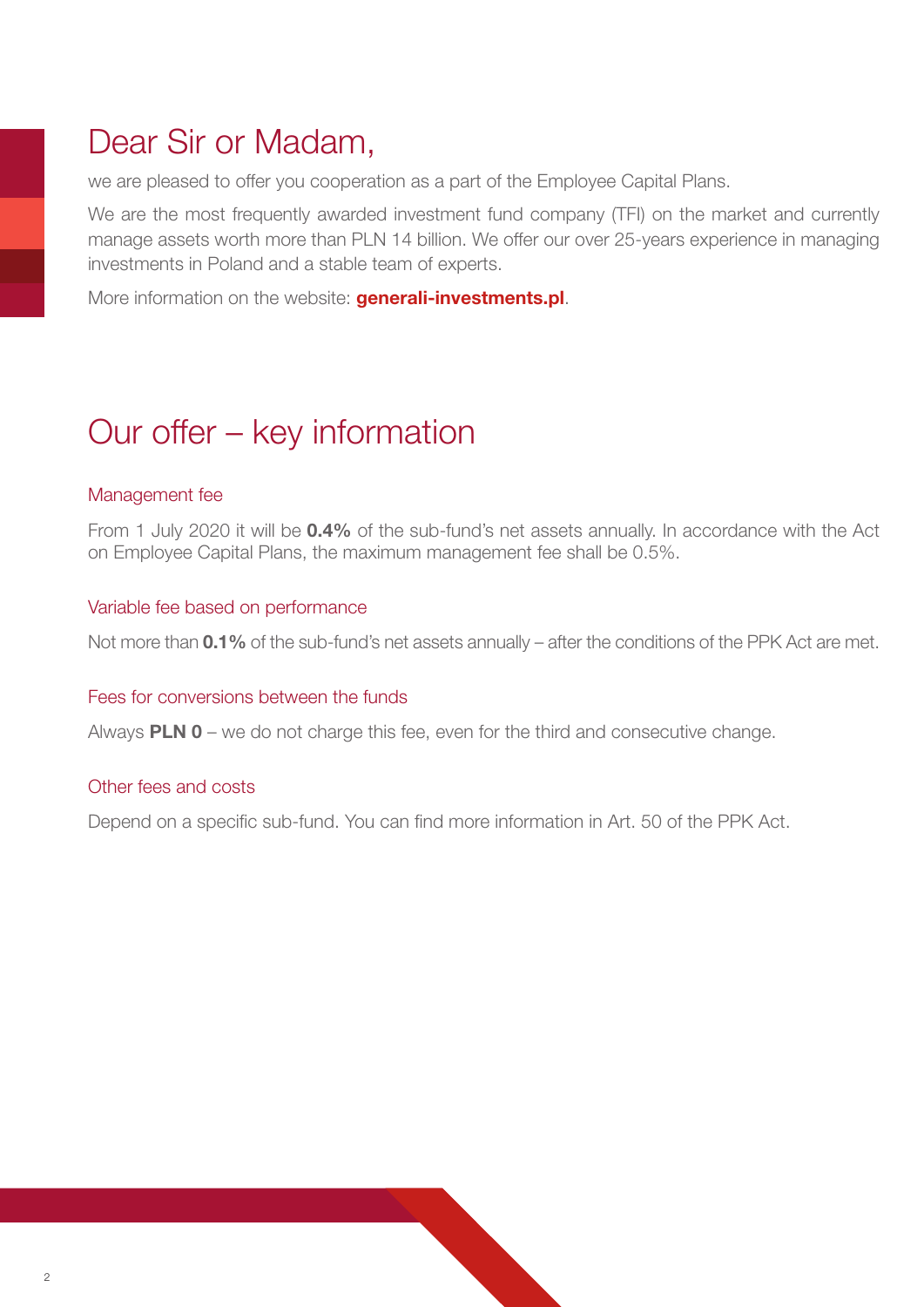

# Funds adapted to the participant's age

The money accumulated within the PPK will be invested in Target Date funds, named Generali Horyzont, also referred to as Life-Cycle Funds. The investment policy of the funds will automatically change, as the participants' age approaches 60, to limit the investment risk.

| Age of the participant* | Percentage of bonds and other debt<br>securities in which the fund invests | Percentage of shares<br>in which the fund invests |
|-------------------------|----------------------------------------------------------------------------|---------------------------------------------------|
| 18-40 years old         | 20-40 percent                                                              | 60-80 percent                                     |
| 41-50 years old         | 30-60 percent                                                              | 40-70 percent                                     |
| 51-55 years old         | 50-75 percent                                                              | 25-50 percent                                     |
| 56-60 years old         | 70-90 percent                                                              | 10-30 percent                                     |
| from 61 years old       | min. 85 percent                                                            | max. 15 percent                                   |

\* The participant's age above is only indicative. The investment policy of the fund is adapted to 5-year age ranges, and the target date of the fund is set to the middle of the given age range, e.g. Generali Horyzont 2045 is provided for people born in 1983–1987.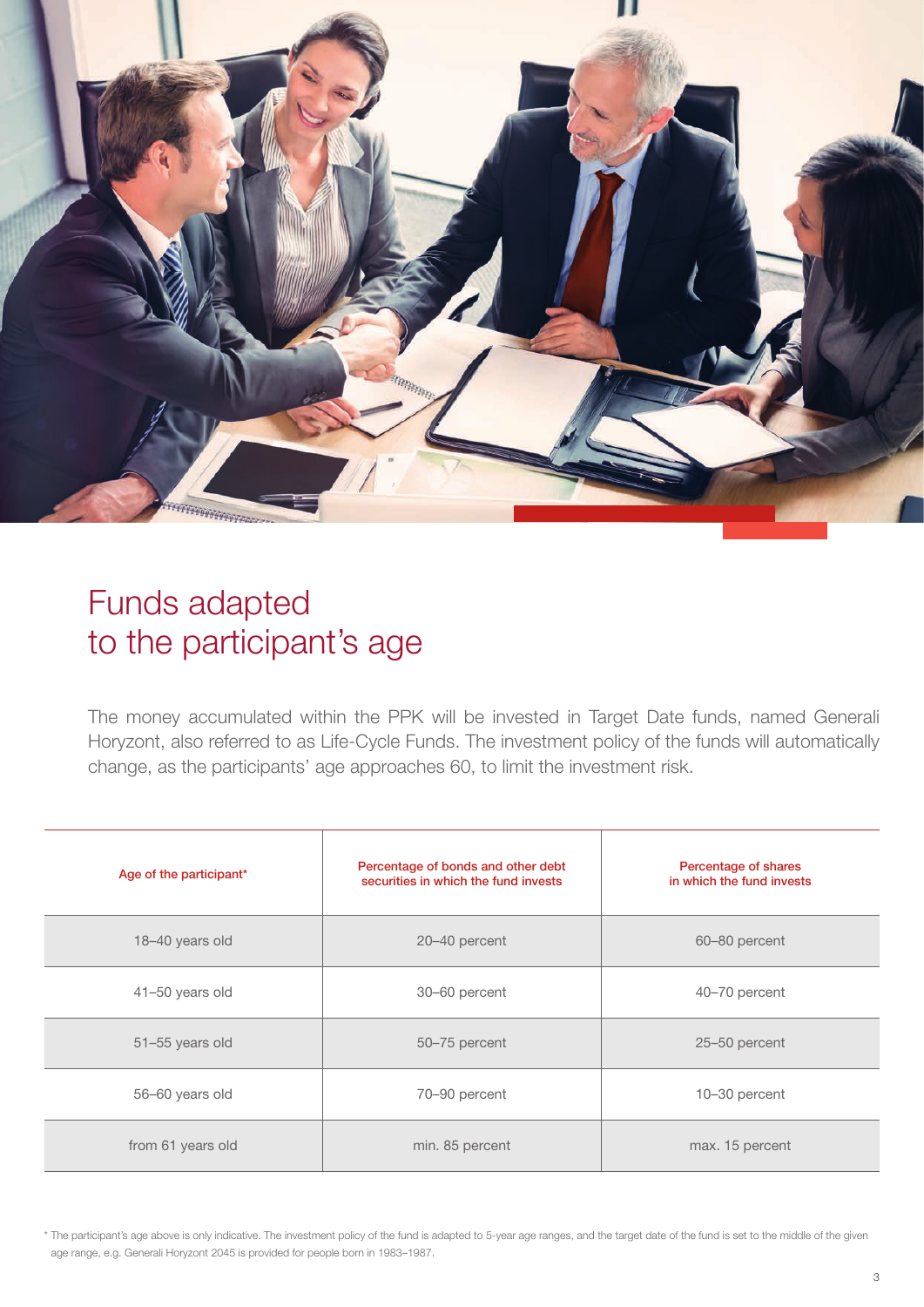

# Generali Horyzont – life cycle funds adapted to the participant

Generali Horyzont funds is our offer of investing as a part of Employee Capital Plans. The fund is composed of nine sub-funds which are adapted to the participants' age.

|                               | Year of birth of the participant |           | <b>Investment rules</b>                          |                 |
|-------------------------------|----------------------------------|-----------|--------------------------------------------------|-----------------|
| <b>Fund name</b>              | <b>From</b>                      | <b>To</b> | <b>Bonds and other debt</b><br><b>securities</b> | <b>Equities</b> |
| <b>Generali Horyzont 2025</b> | 1963                             | 1967      | 70%-90%                                          | 10%-30%         |
| <b>Generali Horyzont 2030</b> | 1968                             | 1972      | 50%-75%                                          | 25%-50%         |
| <b>Generali Horyzont 2035</b> | 1973                             | 1977      | 30%-60%                                          | 40%-70%         |
| <b>Generali Horyzont 2040</b> | 1978                             | 1982      |                                                  |                 |
| <b>Generali Horyzont 2045</b> | 1983                             | 1987      |                                                  |                 |
| <b>Generali Horyzont 2050</b> | 1988                             | 1992      |                                                  |                 |
| <b>Generali Horyzont 2055</b> | 1993                             | 1997      | 20%-40%                                          | 60%-80%         |
| <b>Generali Horyzont 2060</b> | 1998                             | 2002      |                                                  |                 |
| <b>Generali Horyzont 2065</b> | 2003                             | 2007      |                                                  |                 |

| <b>Bonds and other debt securities</b> | Min. 70% of assets: Treasury bonds (Poland and OECD), deposits<br>(max 6m)<br><b>Max 30%</b> of assets: Corporate bonds<br><b>Max 10%</b> of assets: Low investment grade bonds |
|----------------------------------------|---------------------------------------------------------------------------------------------------------------------------------------------------------------------------------|
| <b>Equities</b>                        | <b>Min. 40% of assets: Shares from WIG20</b><br>Max 20% of assets: Shares from mWIG40<br>Min. 20% of assets: Foreign shares from OECD                                           |
| <b>Foreign currency investments</b>    | Max. 30% of assets                                                                                                                                                              |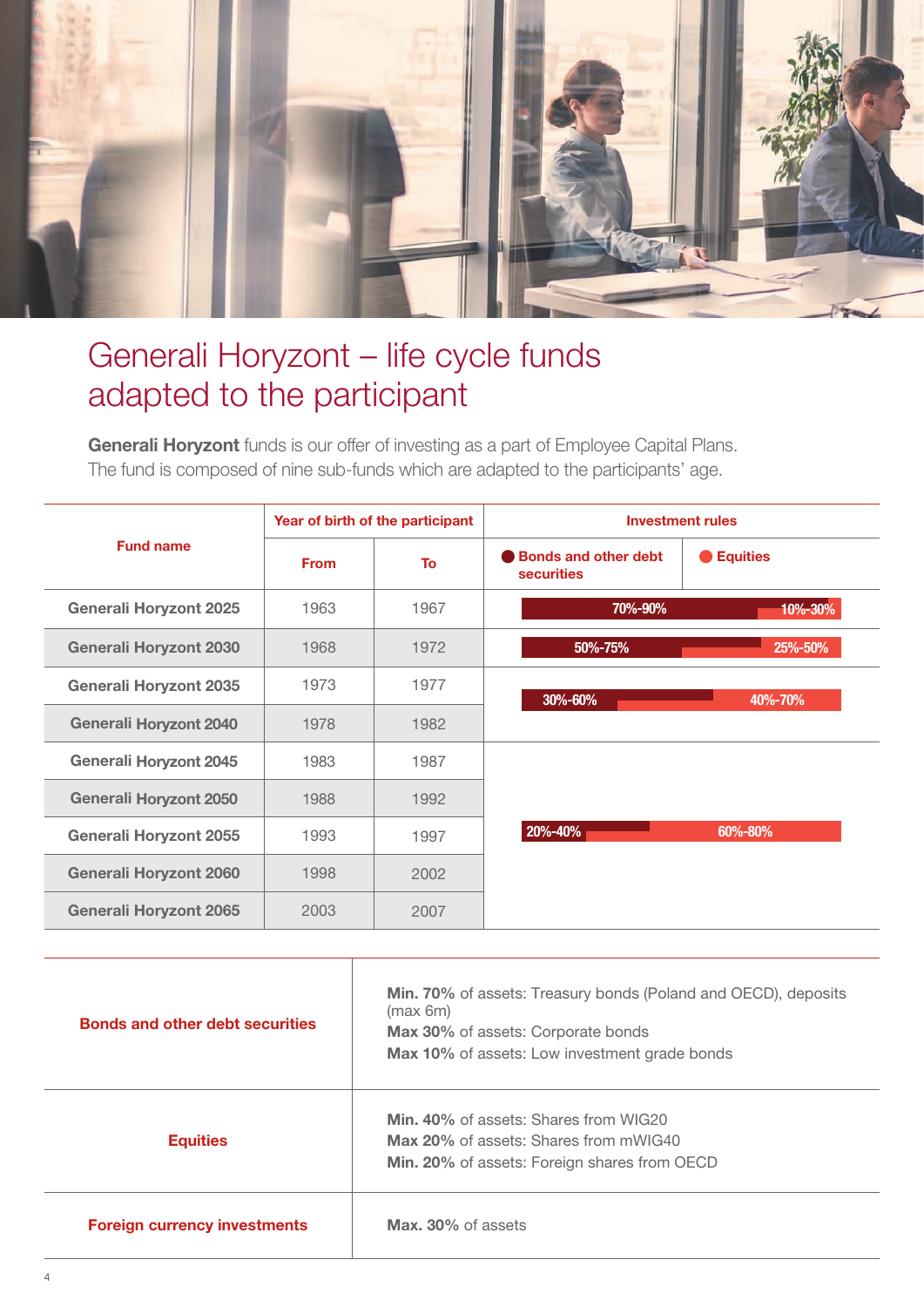

# Concluding the agreement and servicing PPK – what we offer

### Exceptional institution managing the PPK

Before you choose the PPK management institution, you will certainly check: • experience and financial performance of this institution,

- rules of operating the PPK,
- the process of establishment and service of the PPK.

It is essential to undertake these steps to make sure that the PPK management institution invests in the best interest of your Employees.

#### We have long experience and outstanding performance

This is evidenced by the high quality of our services and excellent performancethanks to over 25 years of experience, almost 150,000 satisfied customers andnumerous industry awards.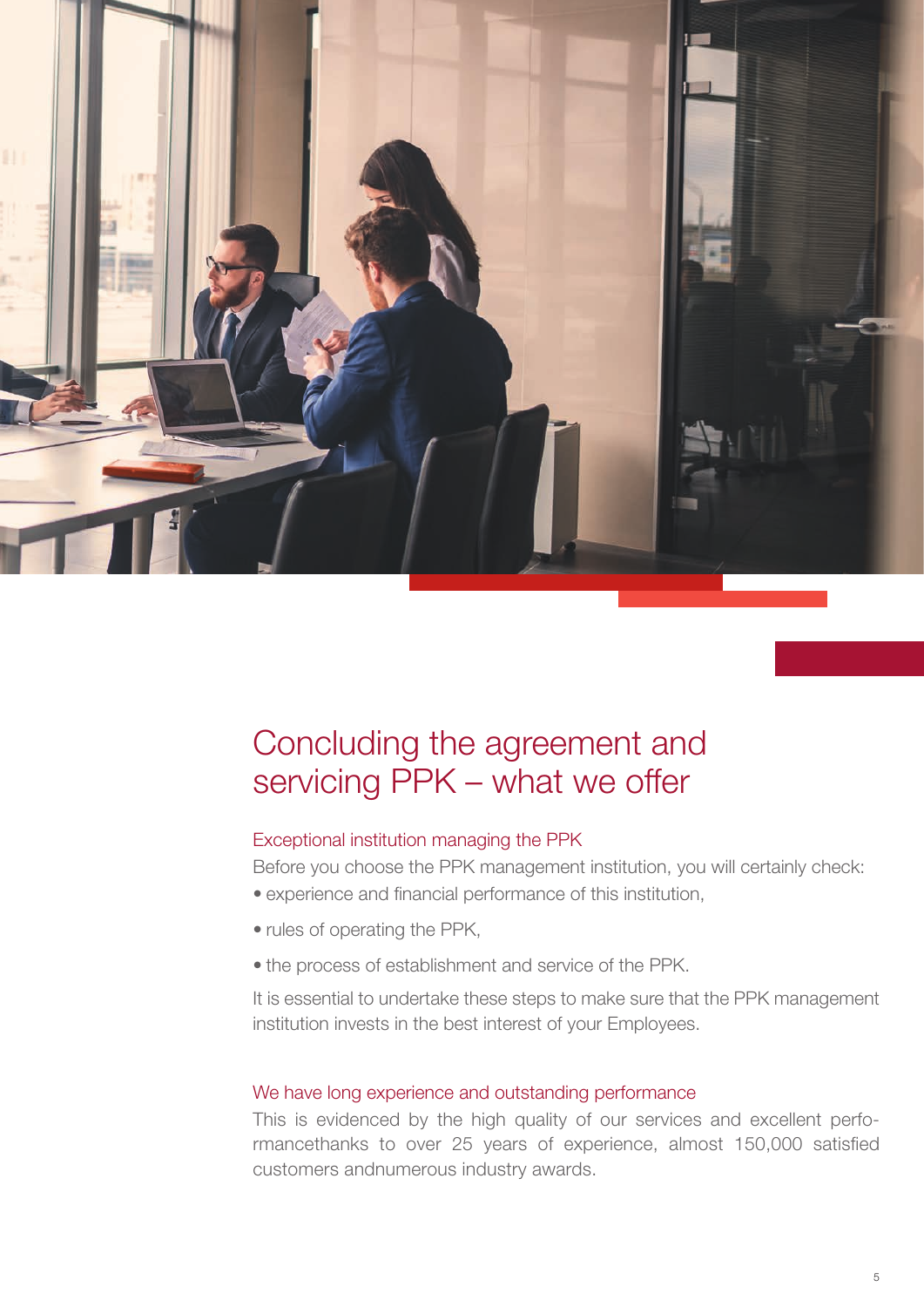#### We have clear rules

Our investment fund company operates in compliance with applicable law and under supervision of the Polish Financial Supervision Authority.

Every year we present the report on the market situation, sub-funds' performance and market projections.

We will assign you to one of our advisers – so that the same professional handles your company's matters from the beginning.

### We will take care of servicing the PPK

Orders placed by your Employees as a part of the PPK will be mainly executed by us. We designed tools to support the tasks that the Employer is obliged to perform in accordance with the PPK Act.

### We share knowledge and provide constant access to information

Our experts are available to you during online training courses and regular meetings relating to investment performance.

Additionally, you and your Employees may use hotlines assigned exclusively to PPK – technical and information hotline. After the user is authorised, s/he may handle formalities and obtain information on investments via these hotlines.

### We have useful tools for servicing the PPK for the Employer

To conclude the agreement and service the PPK, we provide online services for both the Employer and the Employees. The service for the Employer will enable you to automatically conclude agreements for PPK management on behalf of your Employees.

After joining the PPK, the Employer and the Employees receive from us detailed terms of conditions of placing the instructions, information on time limits and system service manual.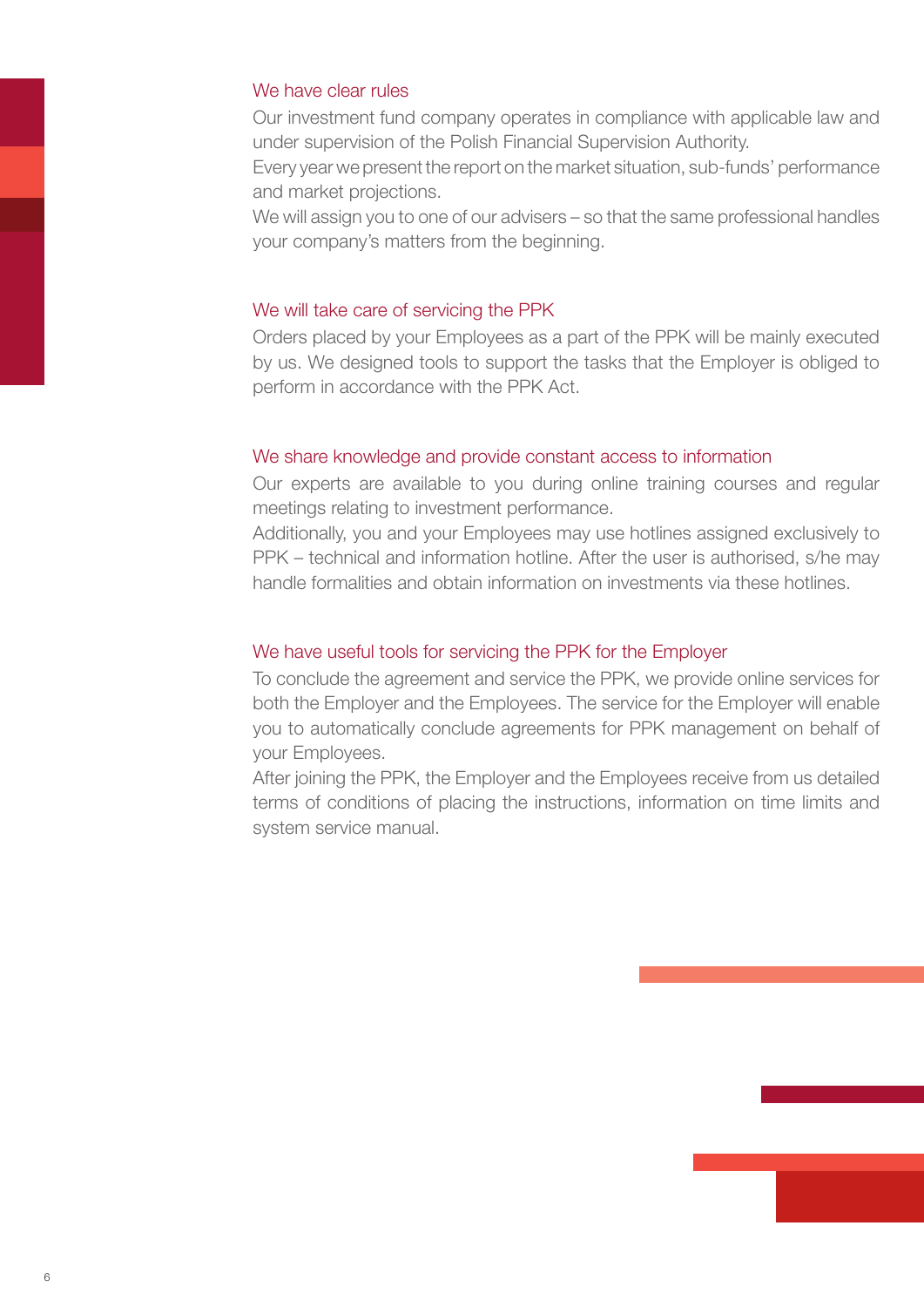

#### We have useful tools for servicing the PPK for the Employees

Your Employees will:

- have individual access to the online service,
- check the balance of payments and investments,
- place orders and instructions, in particular disbursements, transfer payments or refund.

The Employee is eligible to place a disbursement instruction once s/he turns 60 years old. S/he will be able to withdraw the entire amout at once (after deduction of capital gain tax) or 25% at once and 75% in at least 120 monthly instalments (no tax).

Additionally, disbursement will be possible:

- in case of a serious illness of the participant, their spouse or child,
- to cover own contribution for the purchase of a real estate or construction of a house. In this case, the Employee will have to return the disbursed amount within 15 years.

Transfer payment may be executed to another account of PPK, IPA or EPS (PPE), to the account of term saving deposit (bank or SKOK (credit unions)) or to the insurance company.

The refund can be effected before the PPK Participant turns 60 years old – after that the deductions set forth in the Act shall apply.

Thanks to this system, your Employees will not require your engangement in servicing and providing information on their PPK.